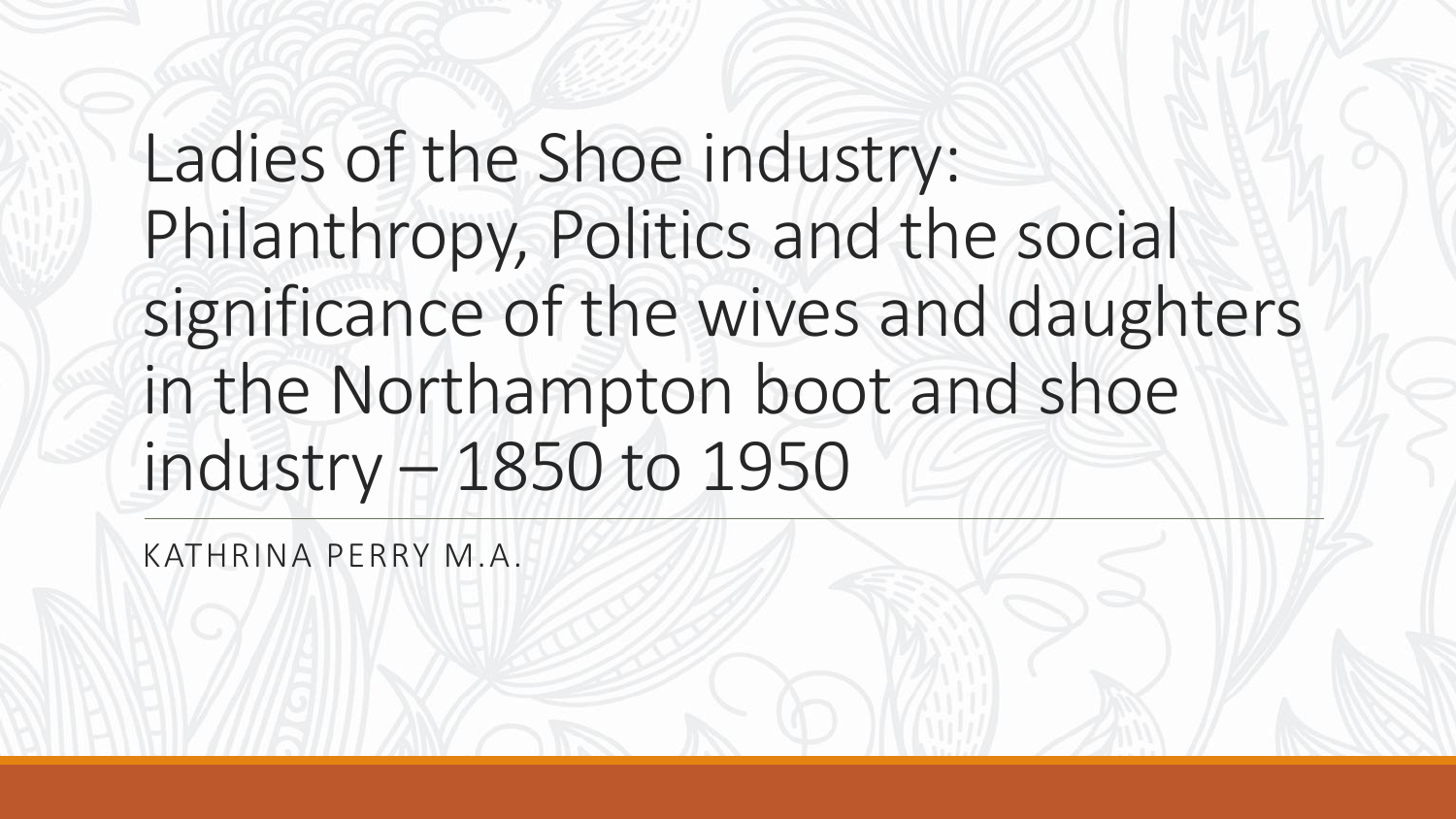#### Important Research

❑Local History

❑Women's History

■Local studies such as this provide the opportunity to take a more positive consideration of female agency in local and municipal politics. (King, 2010)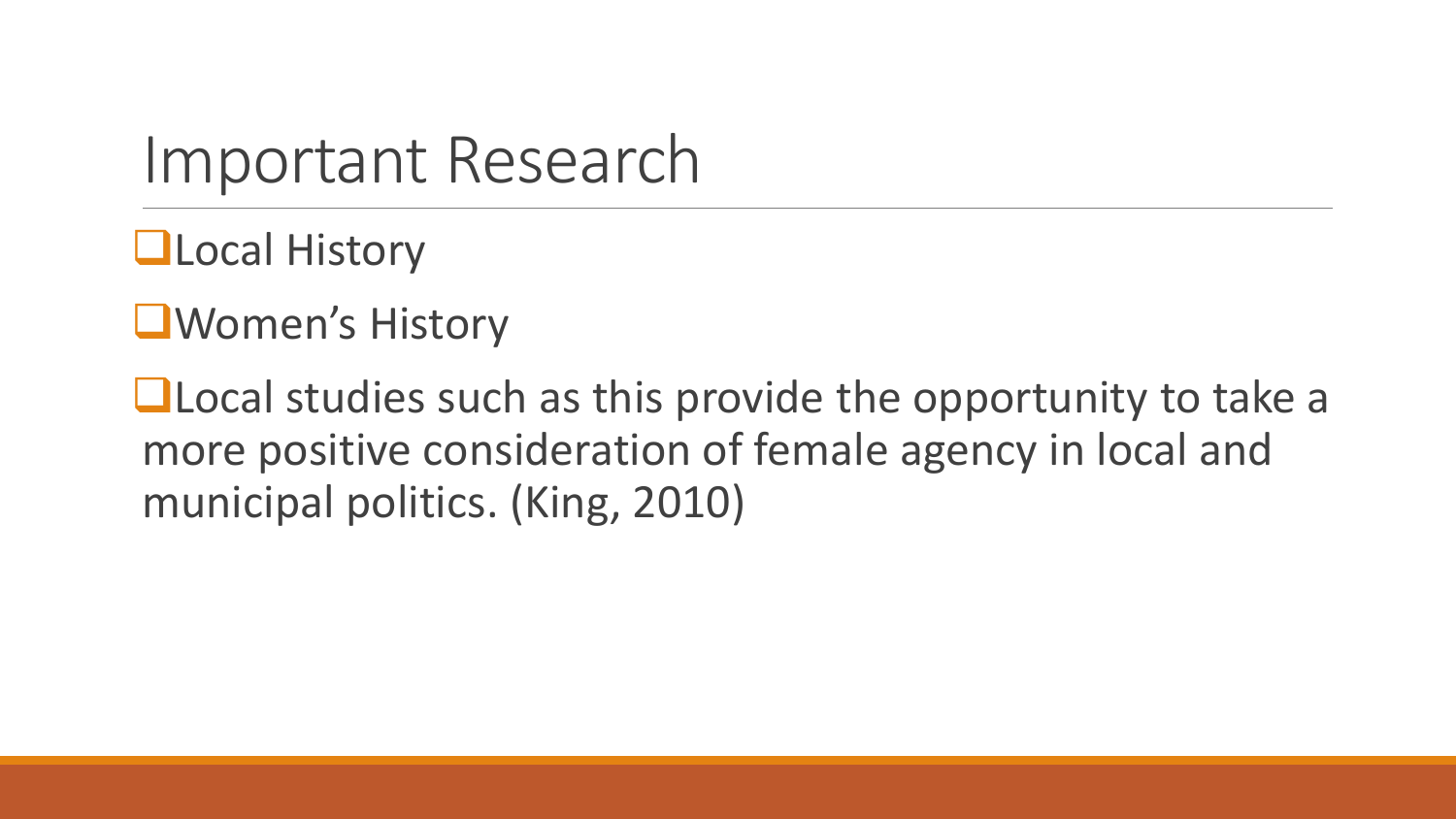Why Wives and Daughters of The Boot and Shoe Industry?

❑Sons followed in family business

❑Daughters followed their mothers in participating in activities such as

- □charitable donations,
- ❑public appearances,
- ■**fundraising activities**
- ■School boards and hospital boards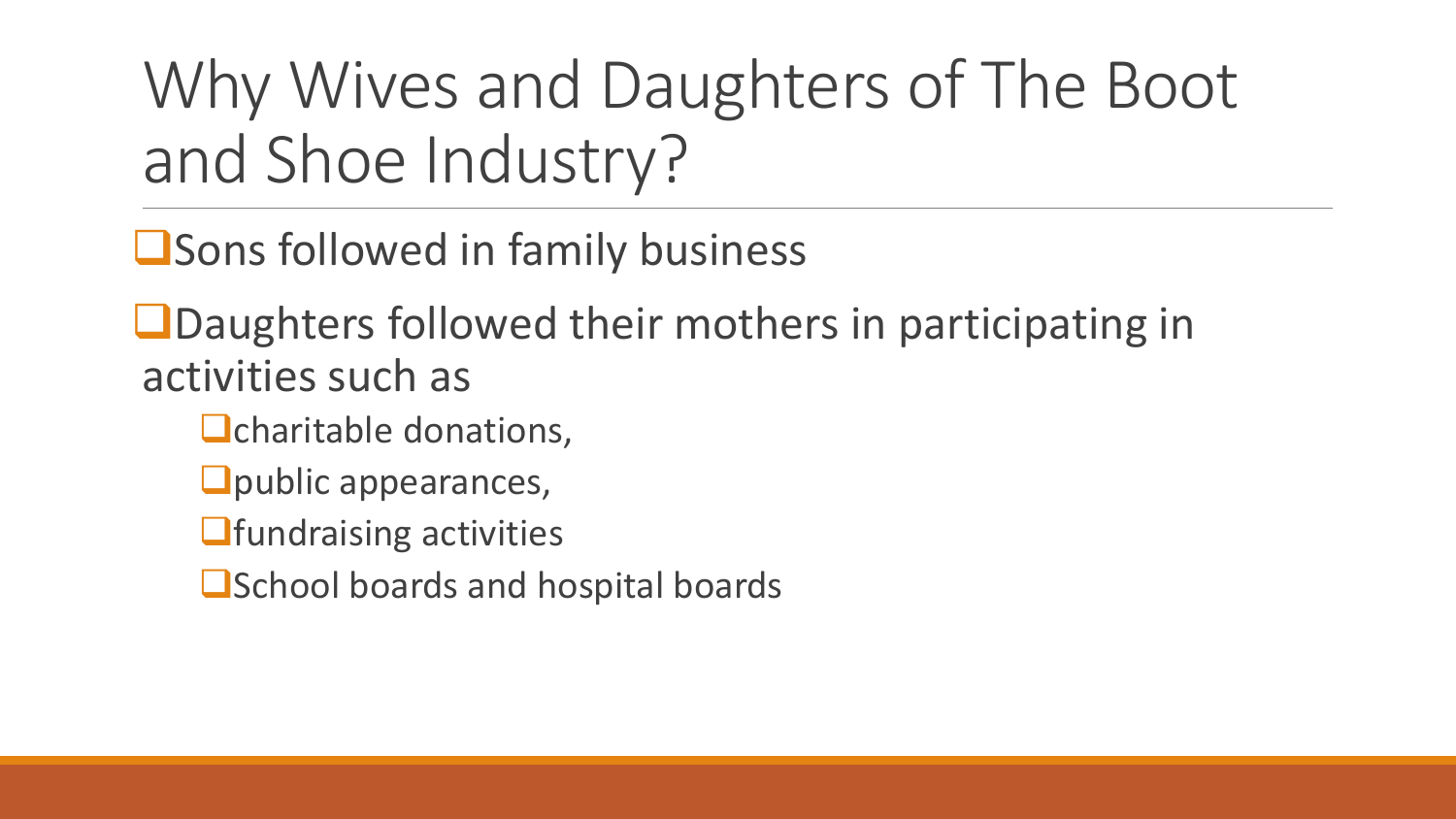#### Why Northampton?



#### ❑1841 Census

❑County of Northamptonshire had 80.4 shoemakers (including wives) per 1,000

■National average of 20.5 per 1,000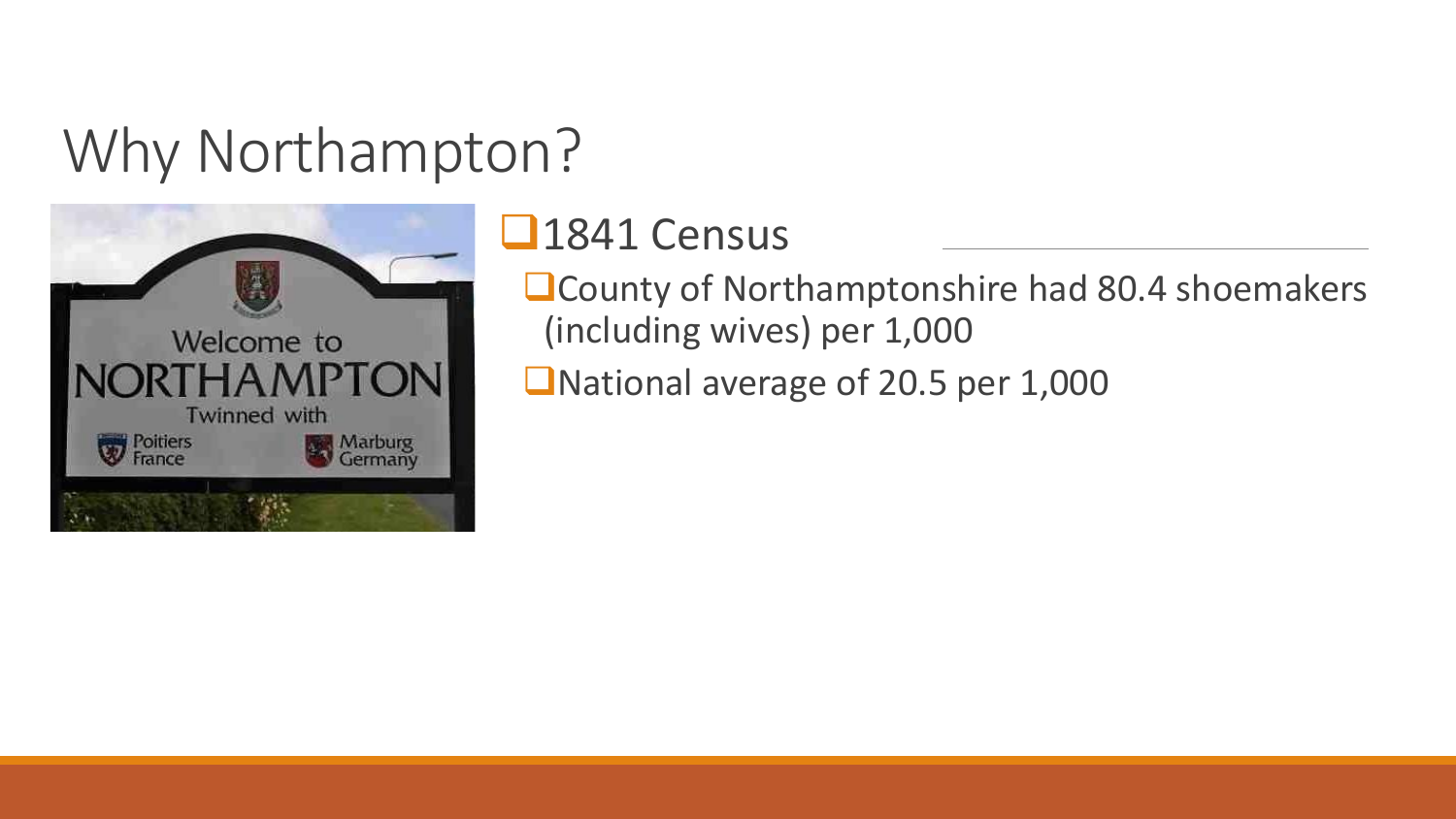## Philanthropy

"Love of mankind; the disposition or active effort to promote the happiness and well-being of others; practical benevolence, now especially as expressed by the generous donation of money to good causes"

A philanthropic action, movement, or agency; a charity.

(Oxford English Dictionary Online, March 2021, OUP)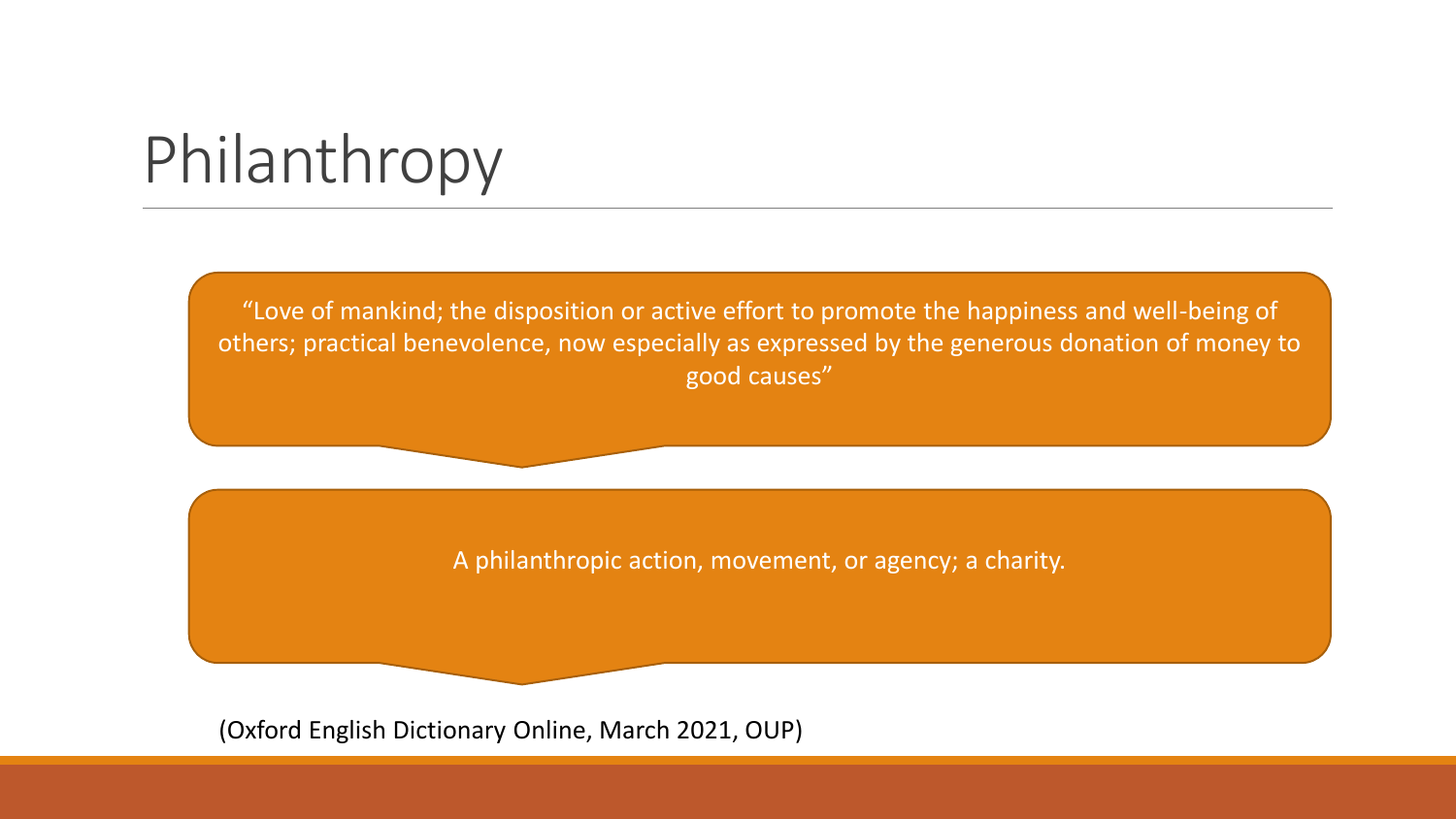## Why is Women's Philanthropy Important?

❑ Half a million women involved in the section in 1893 (Parker, 2009)

■All women required economic independence and political equality no matter their class or origin of their wealth. (Johnson, 2017)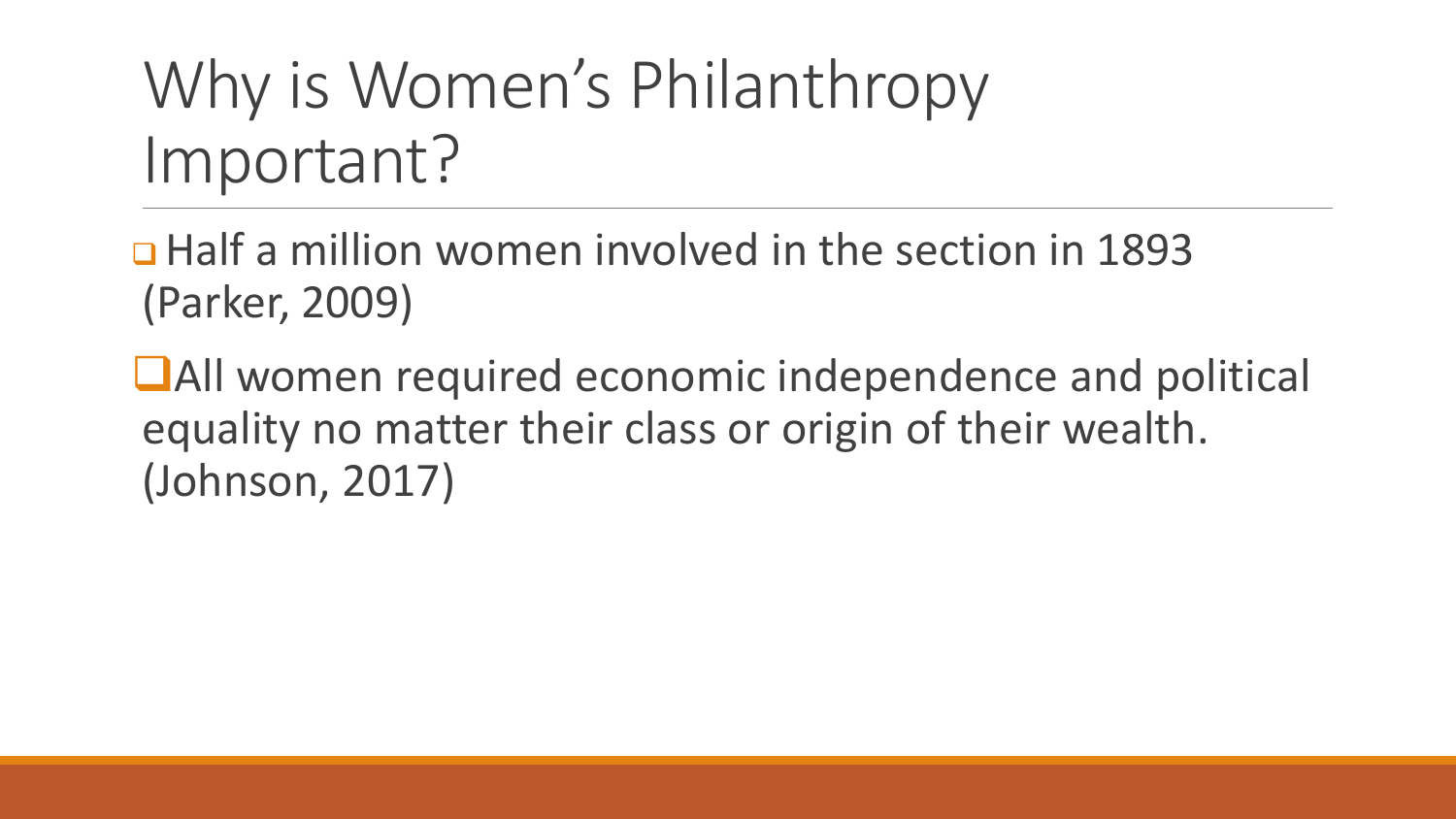#### Case Studies

■How the ladies were chosen

❑Wives of prominent boot and shoe manufacturers

- ❑Religious activities
- ■Donations to Organisations
- ■Prominent local authority positions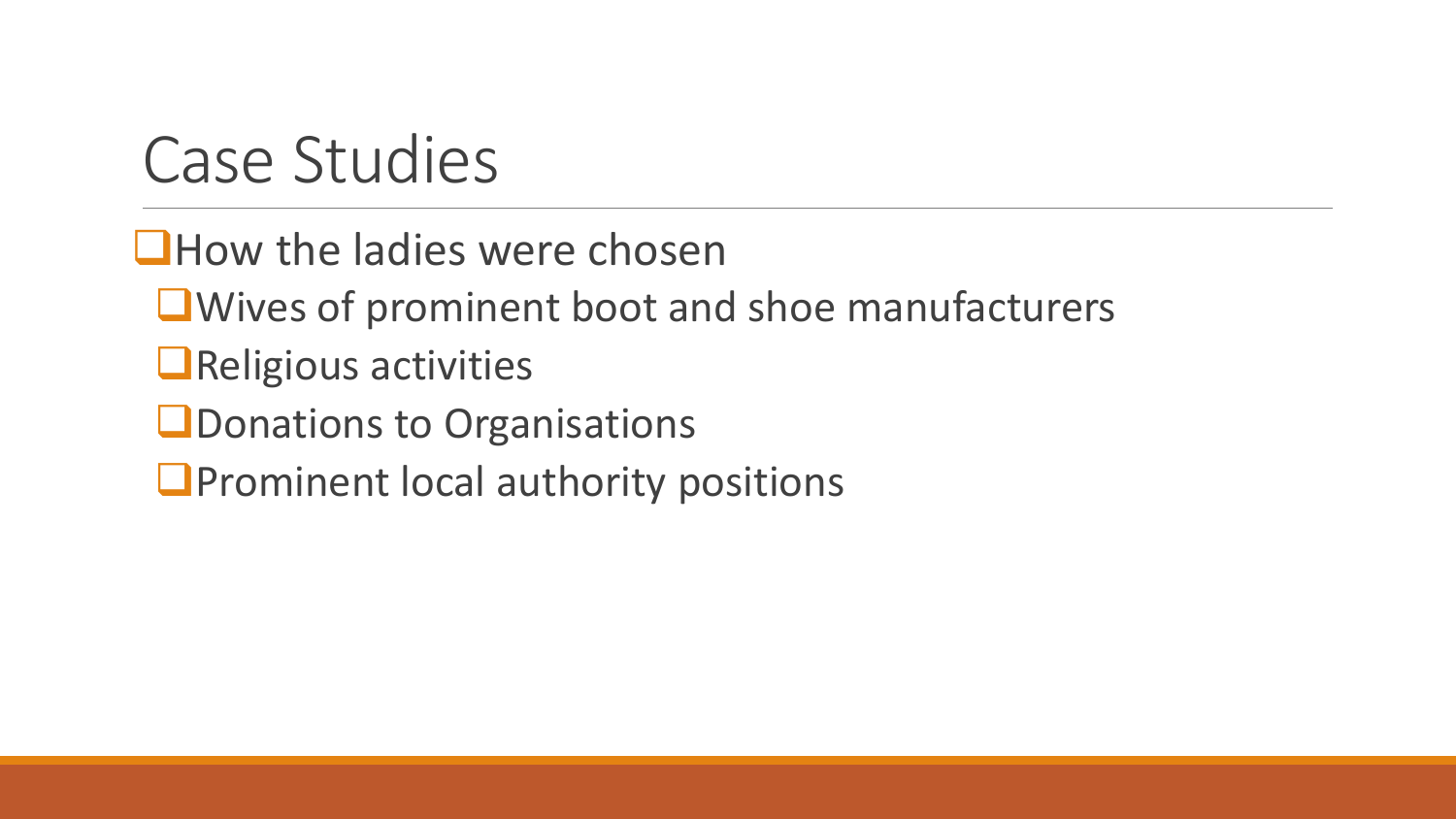#### Case Studies

- ❑Lady Manfield
- ❑Louisa Manfield (Mrs Harry Manfield)
- ❑Sabina Branch
- ❑Mary Lewis (Mrs Edward Lewis)
- ❑Sarah Lewis (Mrs Charles Lewis)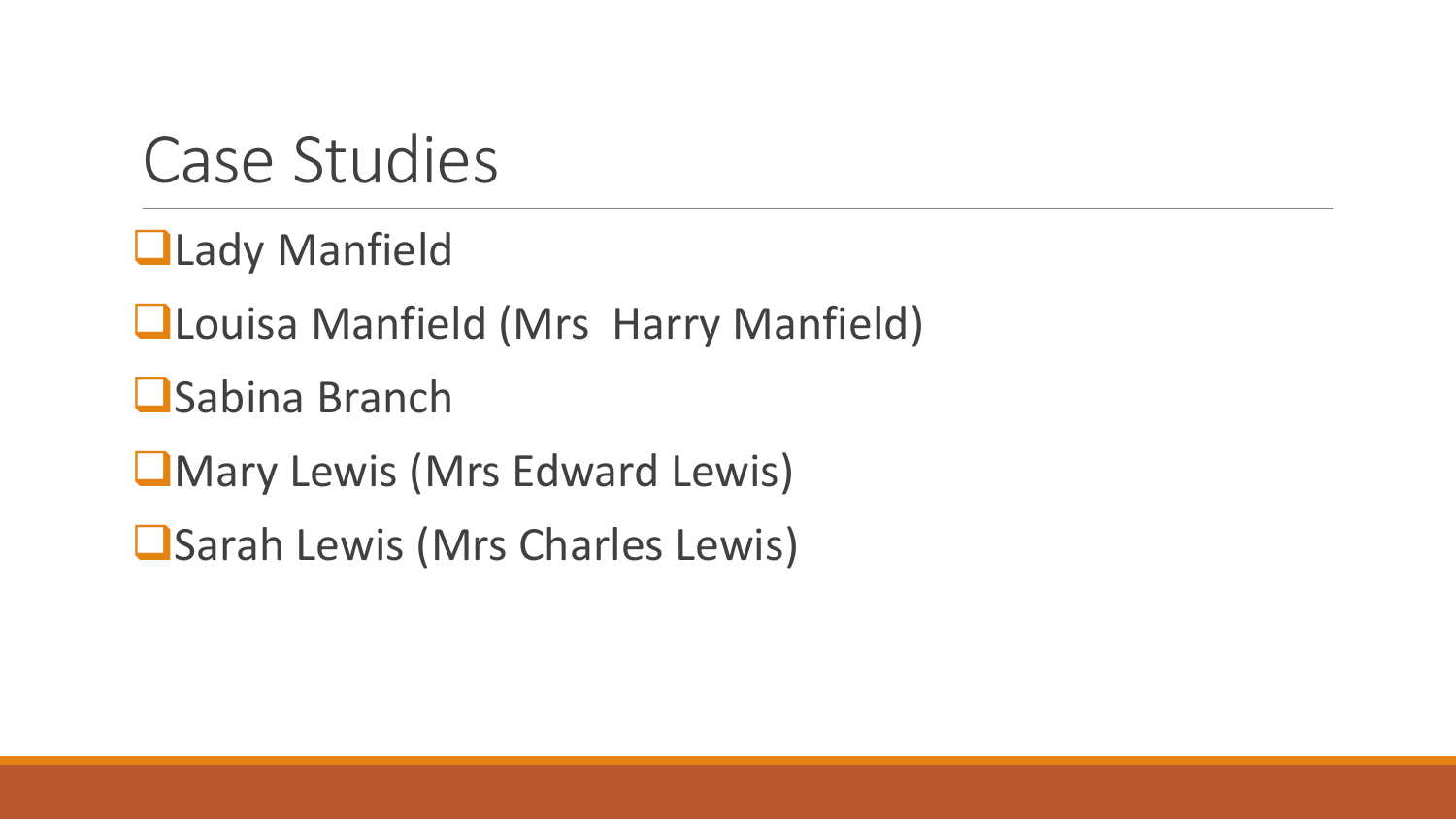Lady Manfield

#### ❑ Wife of Sir Moses Philip Manfield

❑ Daughter of James Milne, County Surveyor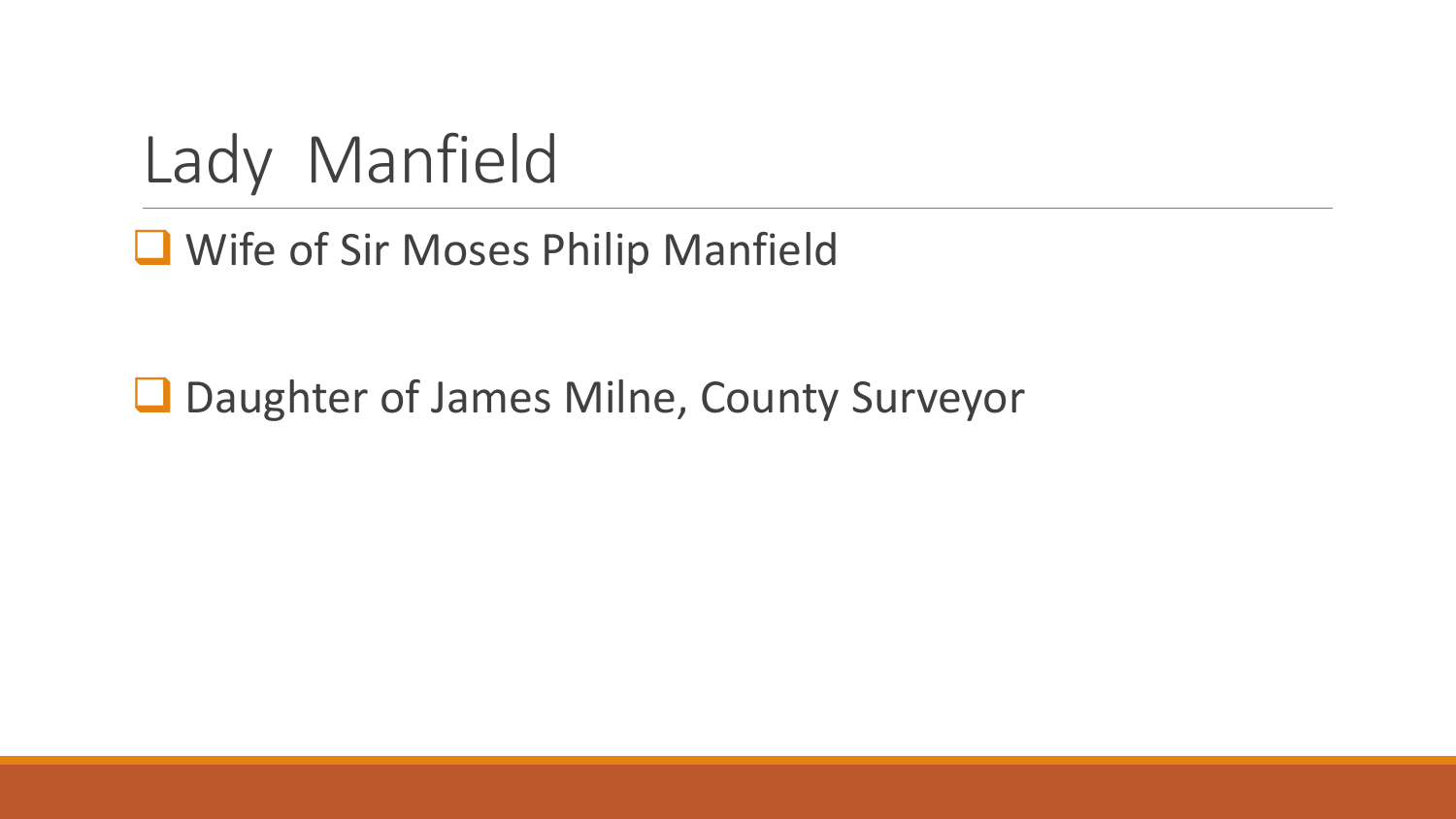## Louisa Manfield (Mrs Harry Manfield)

■ Daughter of Sir John Barran

■ Married Harry Manfield, son of Sir Philip and Lady Manfield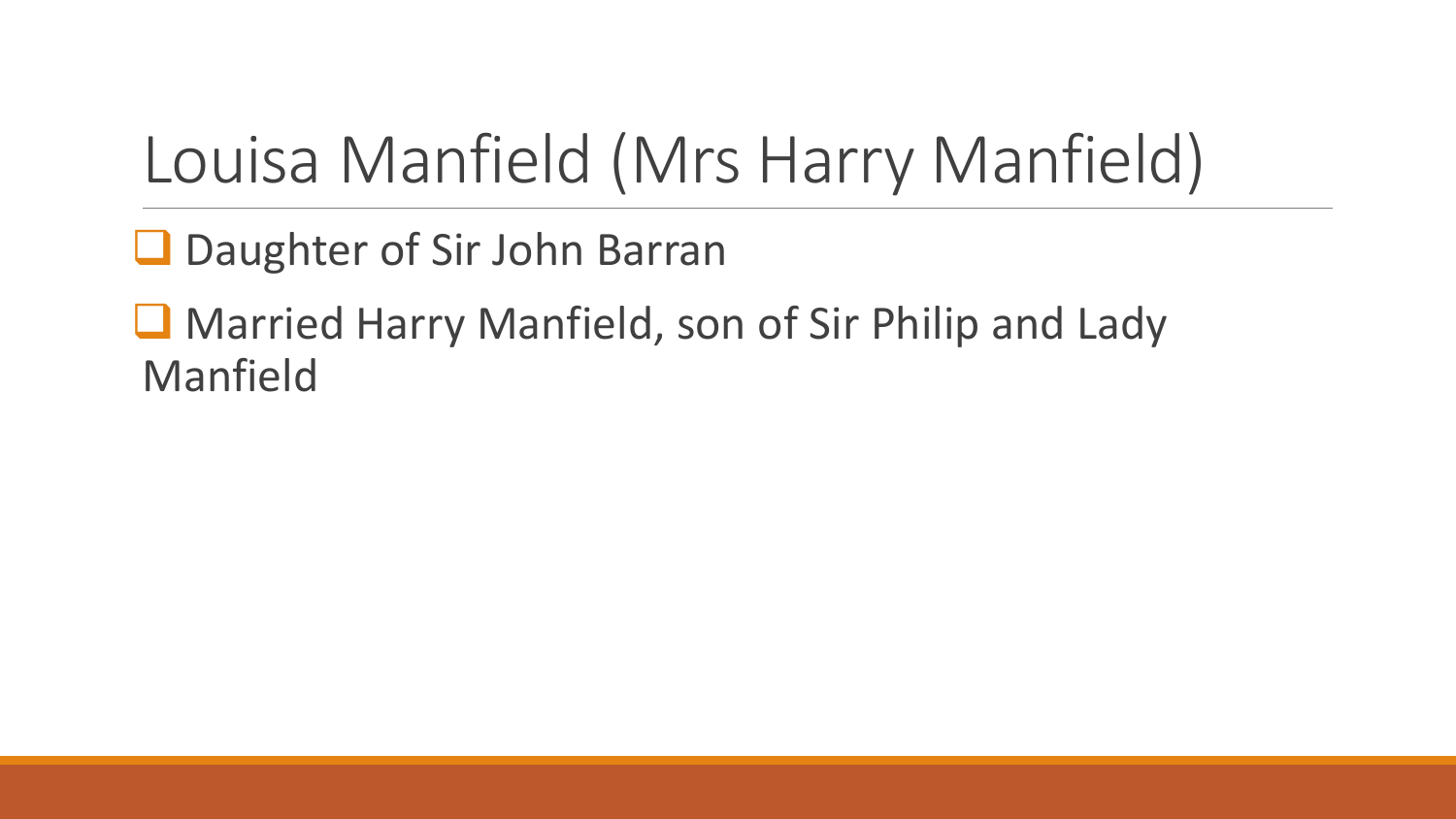## Sabina Branch

❑Married to John Branch, owner of John Branch Ltd

❑Daughter of Jonas Smith and Sabina Smith nee Walsh

❑Lived in Old Ford Road area of Bow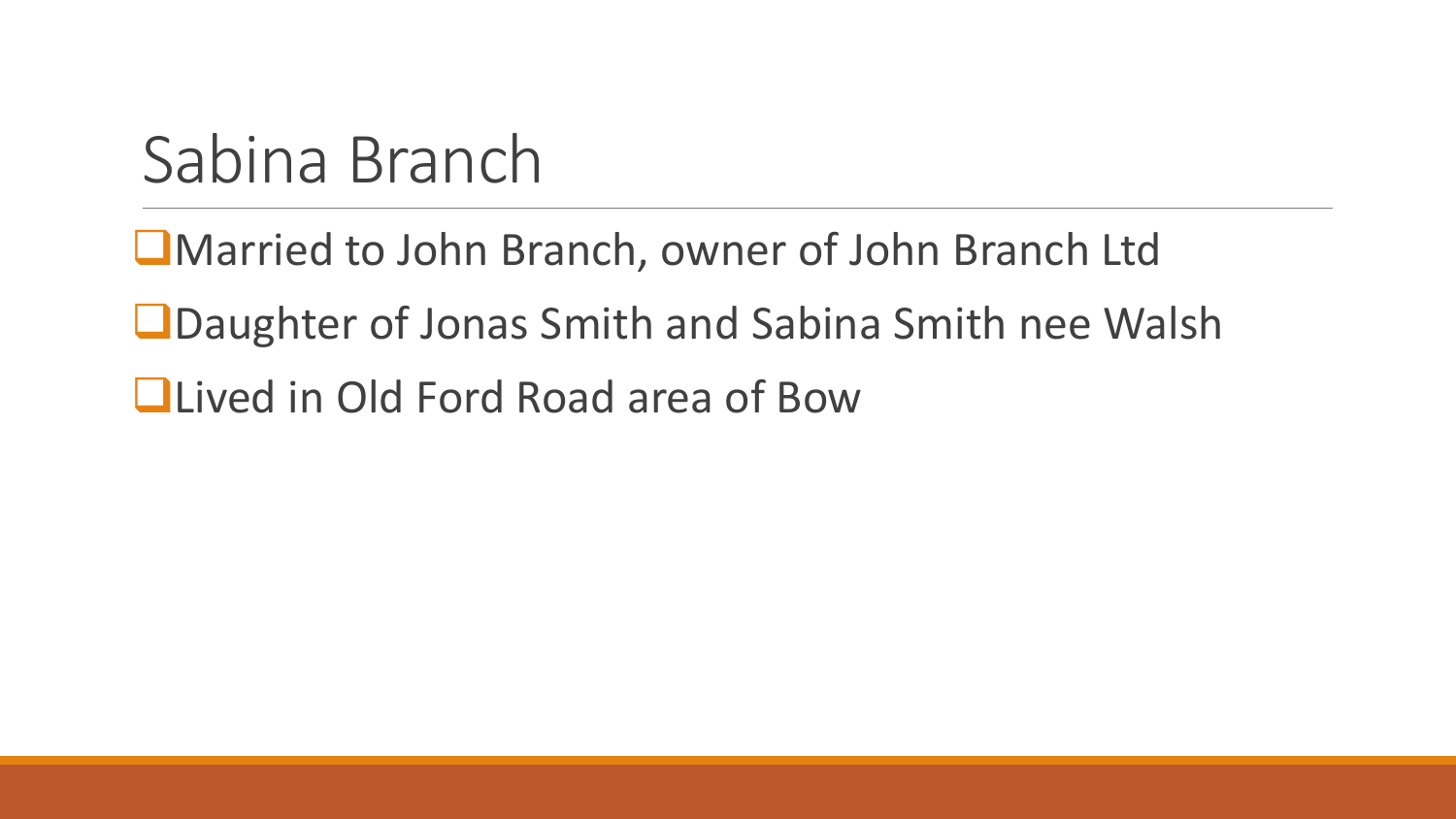## Mary Lewis (Mrs Edward Lewis)

- ❑ Married to Edward Lewis of Messrs C & E Lewis
- Worked as a shoe fitter
- ❑ Father, George Leach, was a Leather Dresser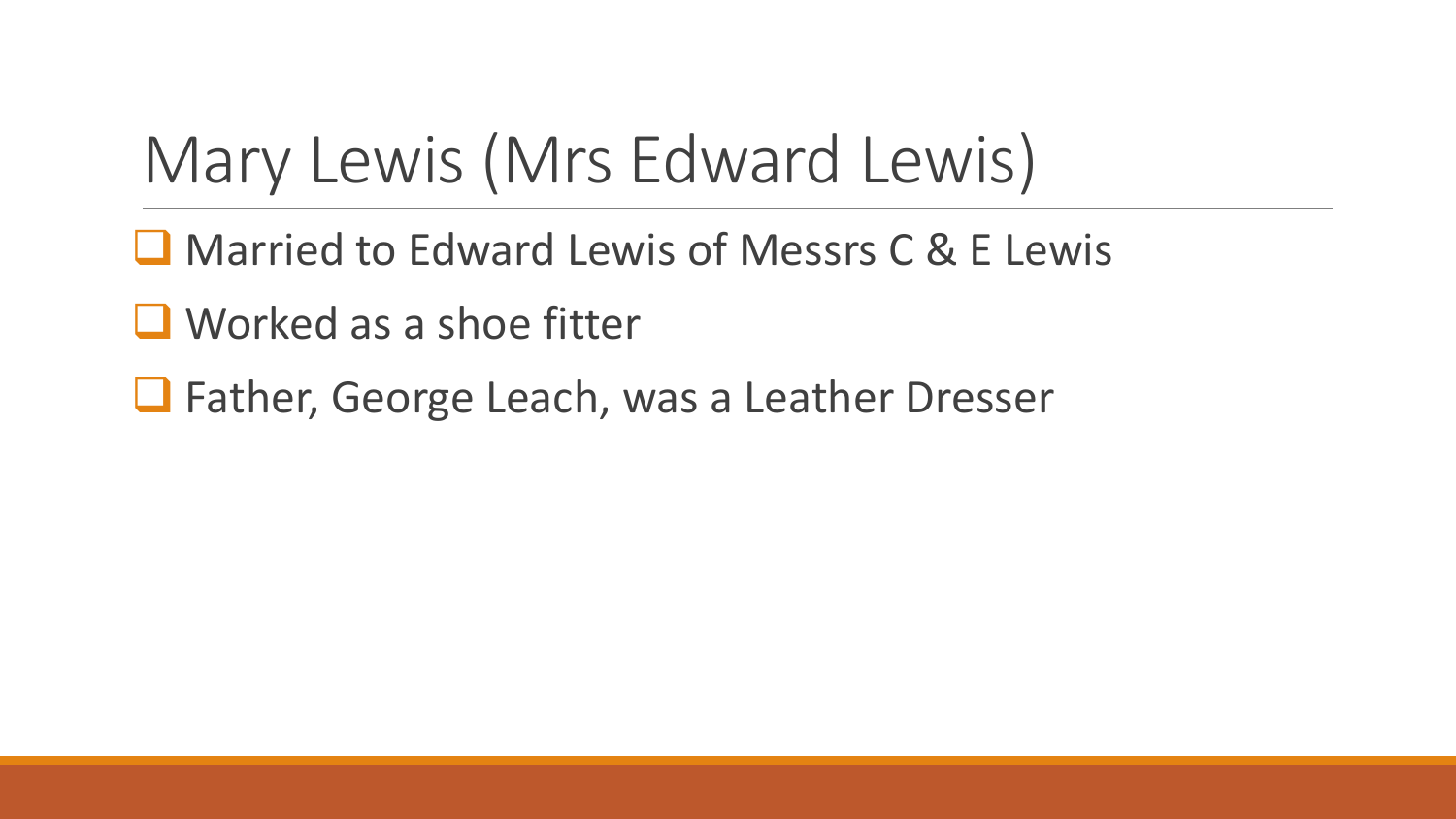## Sarah Lewis (Mrs Charles Lewis)

- ❑ Married to Charles Lewis of C & E Lewis
- ❑ Father, John Coombs, was a shoe rivetter
- Worked in shoe factory from age of 13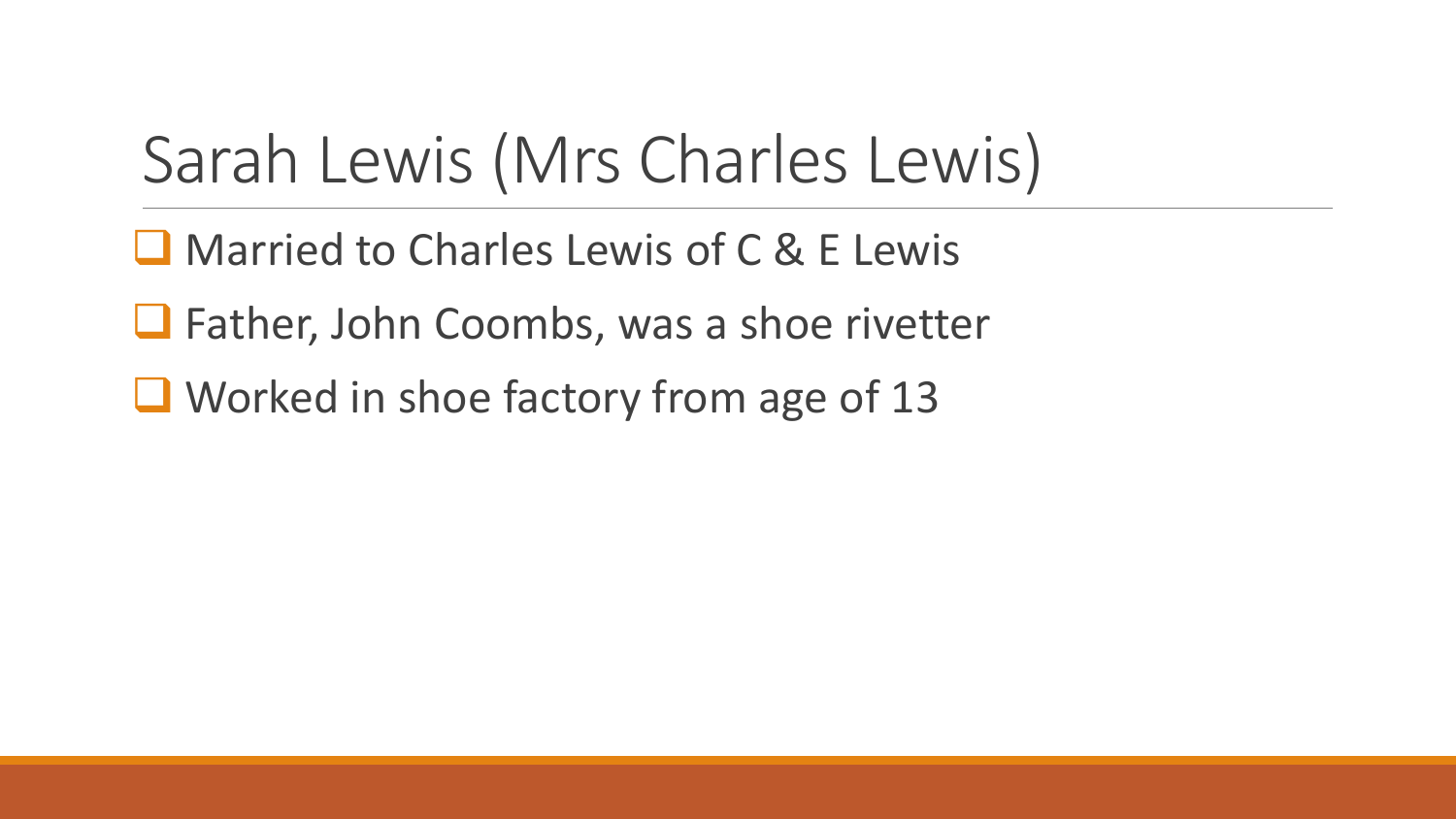## Religion

❑ Either influenced from the church or congregational belief

■ Not exclusive to women

❑ All denominations felt philanthropy was important

"each person worked out his or her own salvation was very much in accord with the *laissez-faire* ethos of the secular world"

(Frank Prochaska, *Women and Philanthropy in 19th Century England,* (Oxford, 1980) p. 8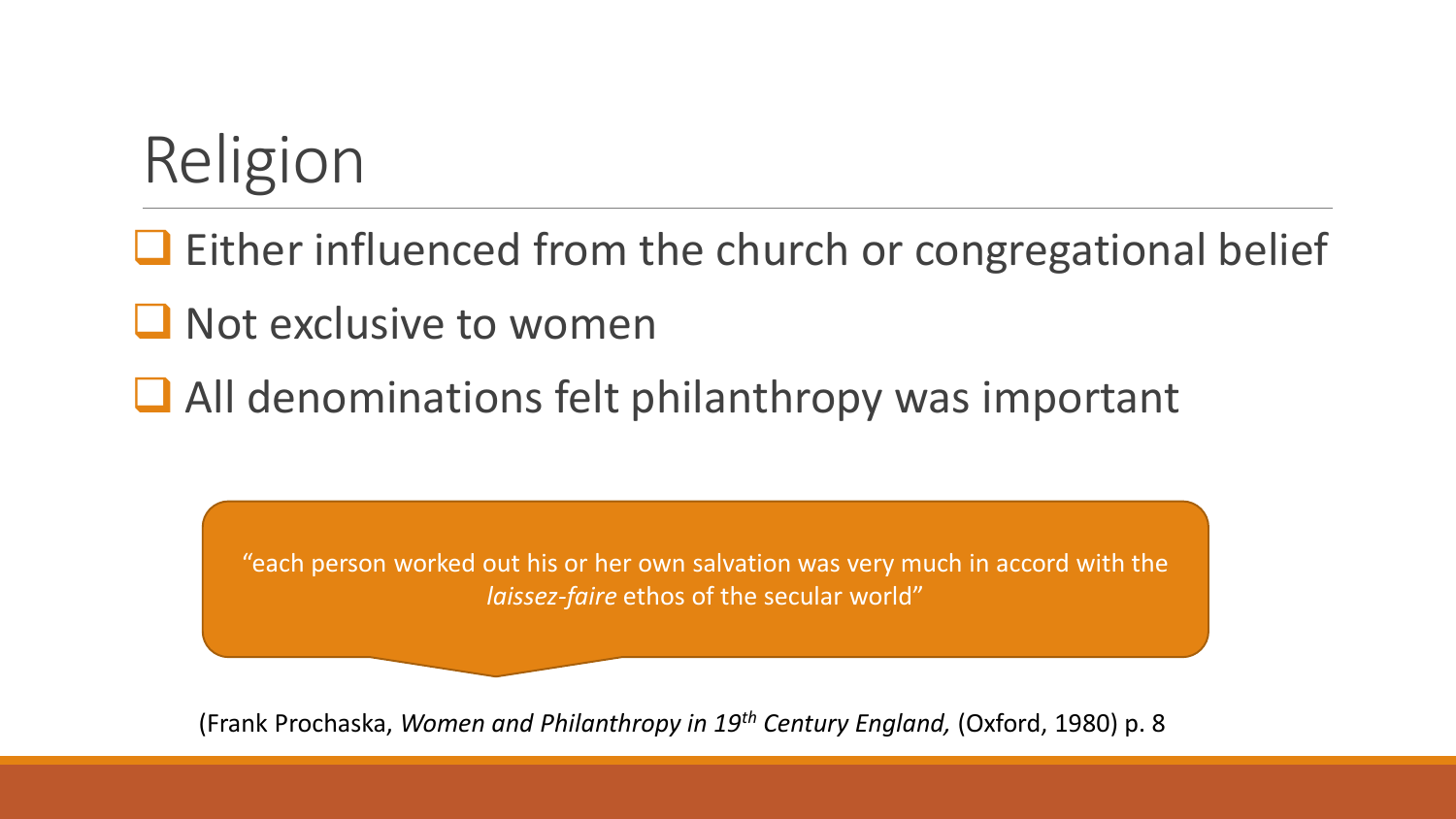#### Lady Manfield – Unitarian Church



" only too willing and too anxious to do anything not only that would please and gratify her, but anything that would help to establish their [Unitarians] causes more in the town"

Quote from Sir Philip Manfield *Northampton*  Mercury, 8<sup>th</sup> October 1897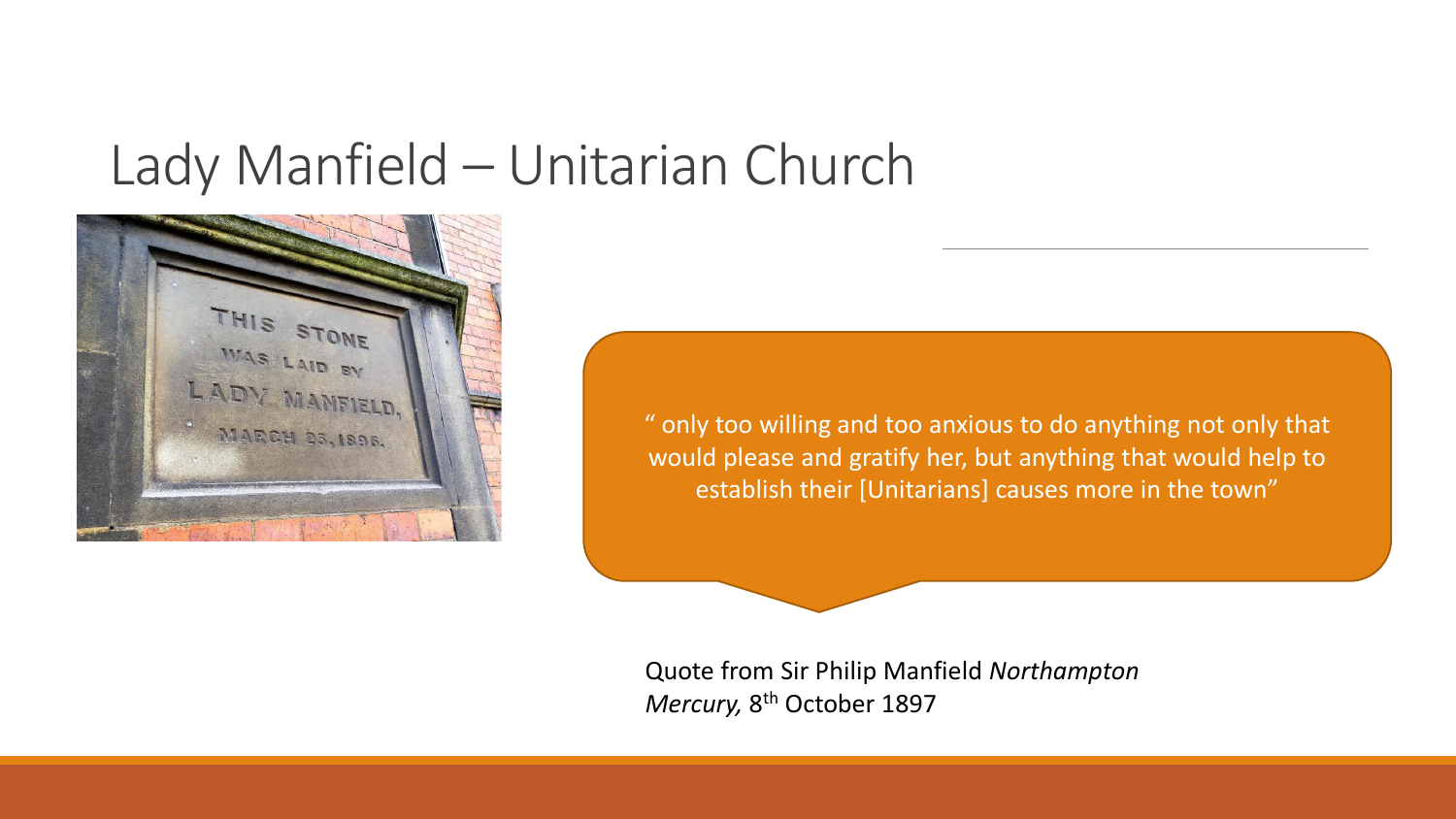### Mrs C Lewis - Methodist

❑Husband was a preacher at the Primitive Methodist Church

❑Bequests to

- ➢ Methodist Missionary Society
- ➢ Methodist Ministers Widows' and Orphans Society
- ➢ Methodist Orphanage
- ➢ Methodist Local Preachers Aid Fund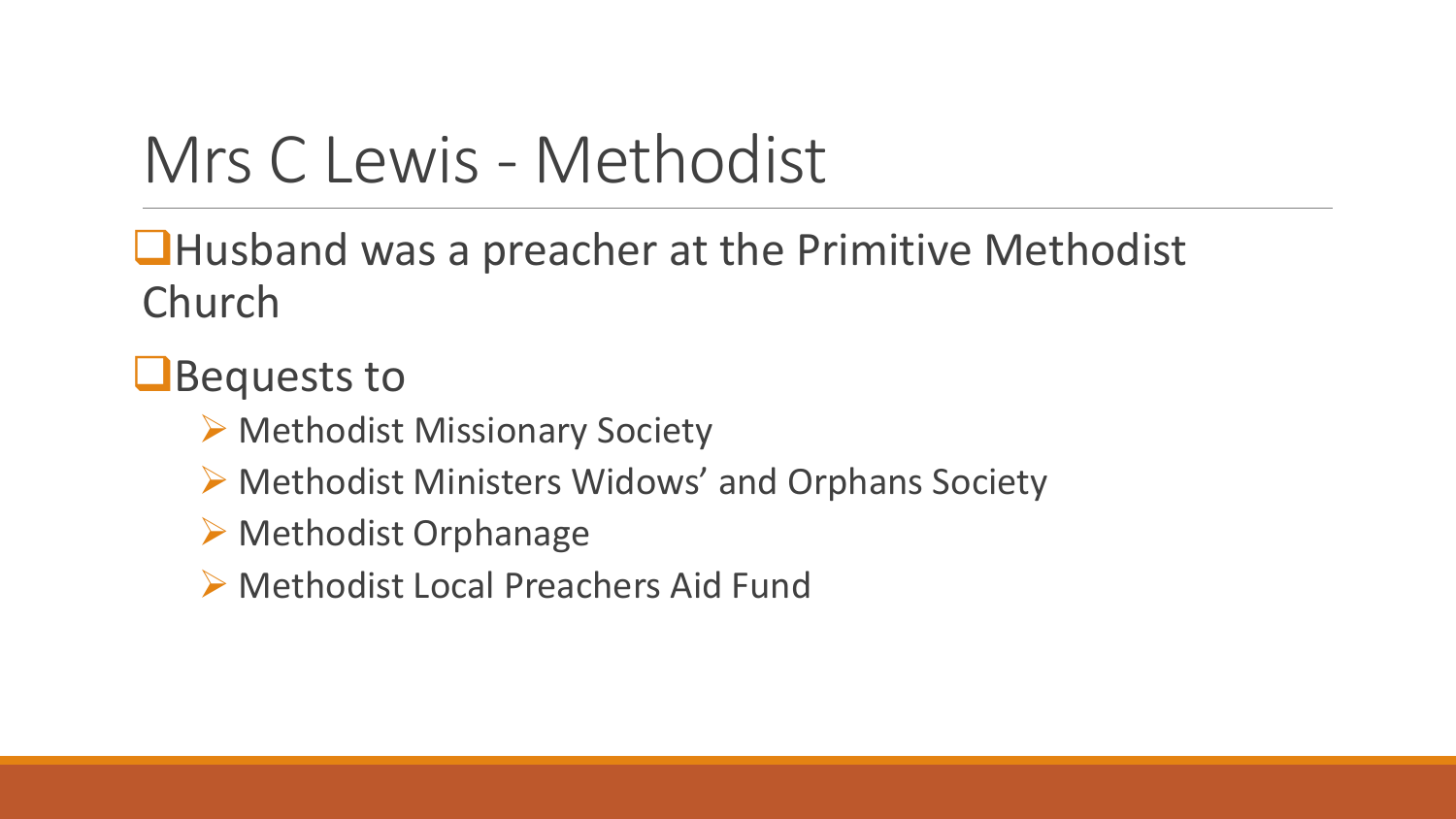#### **Organisations**

❑Local School Board ❑Lady Manfield elected in 1877 ■First Female on the Board

> "she could do quite as well as if she was on the Board, and being there alone perhaps she had not always done her own nature justice, being too timid in saying that which would go before the public"

Quote from Lady Manfield, *Northampton Mercury,* 20th December 1879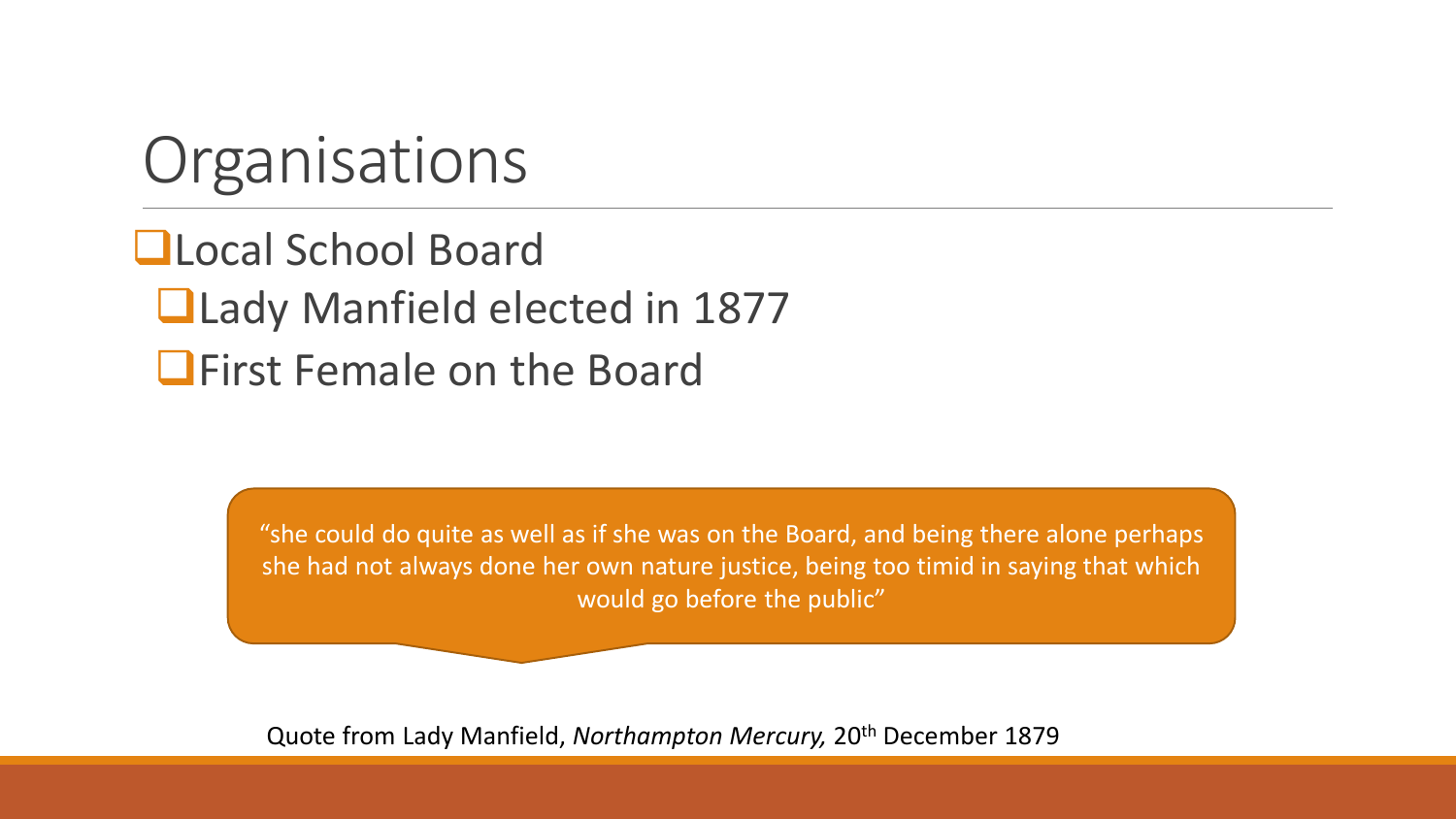### Political Involvement

❑Mrs Harry Manfield, Mrs Edward Lewis and Mrs Charles Lewis all involved in Liberal Associations

❑Mrs Harry Manfield ❑President of the Moulton Women's Liberal and Radical Association

> "it was fortunate that Mrs. Manfield was Liberal in principle, because he would not have the pleasure or the reserve of trying to convert her – or, as he suggested, of being converted himself"

> > Quote from Harry Manfield, *Northampton Mercury,* 10th December 1909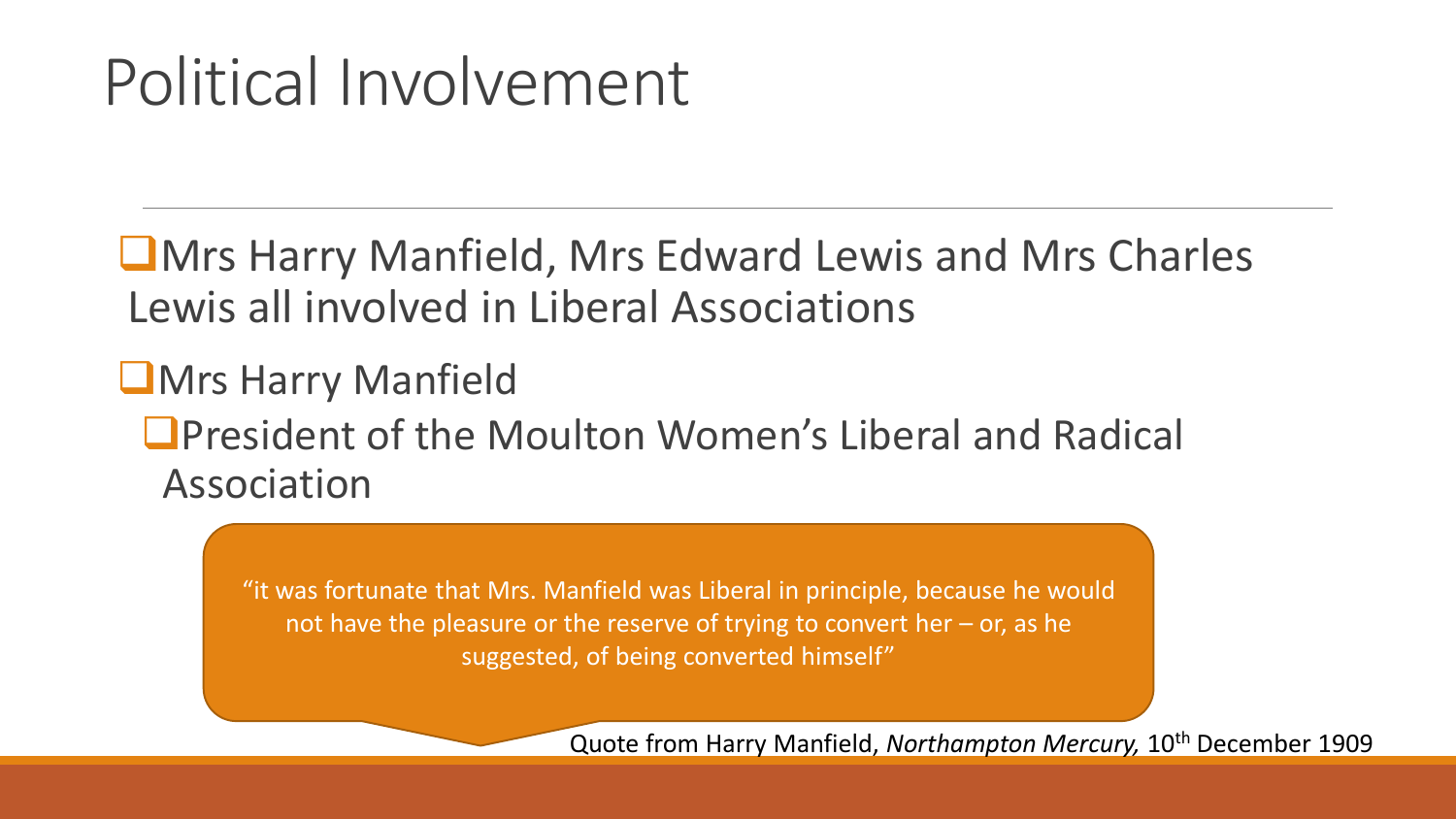### Political Involvement

❑Mrs Edward Lewis

❑Vice president of Women's Liberal Association in 1922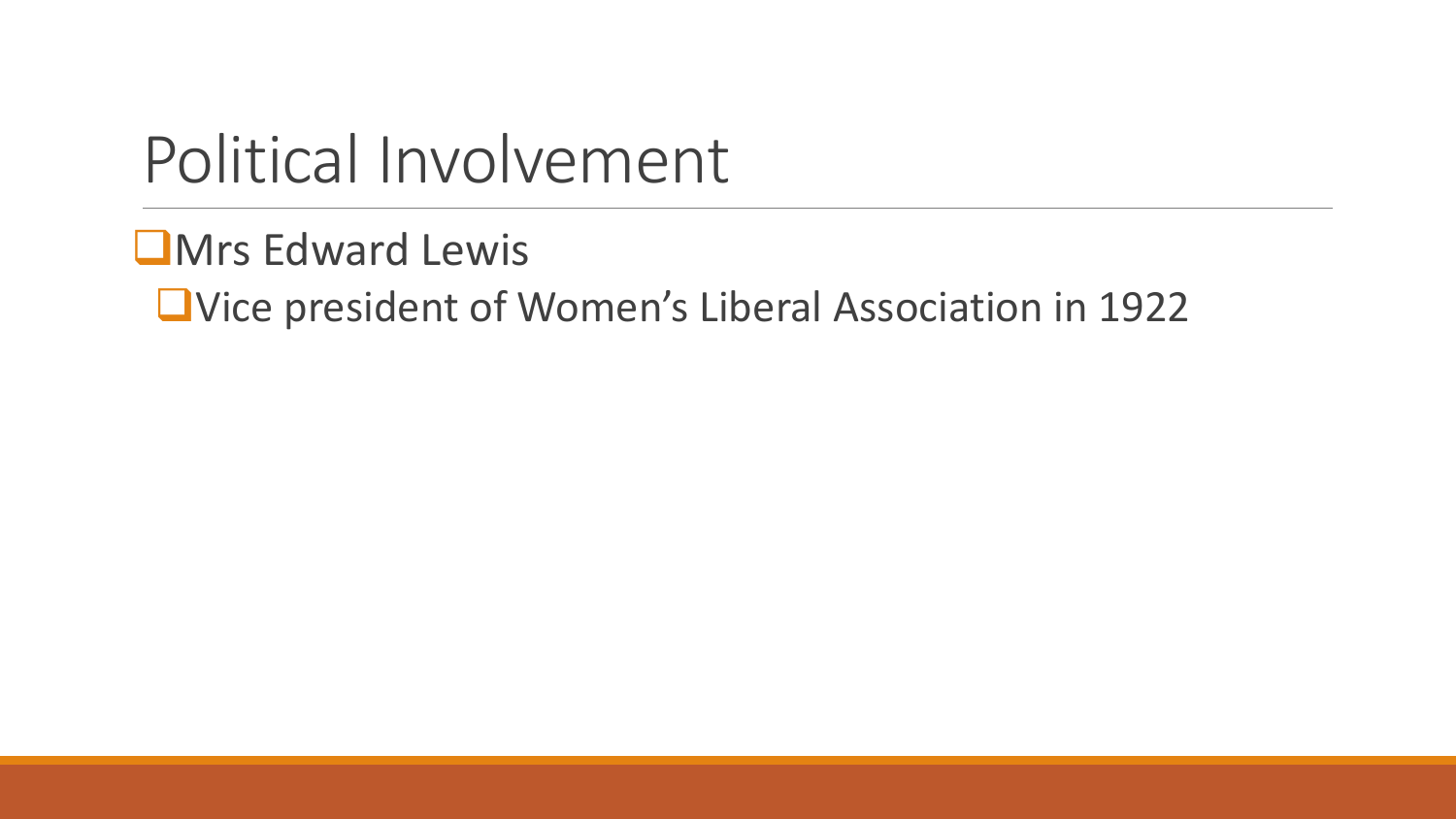## Sabina Branch - Suffrage



■Regular donor to the £250,000 fund

■Chaired meetings of the Women's Social and Political Union

■Participated in the protest of the 1911 **Census** 

■Was a non-violent protestor and pacifist